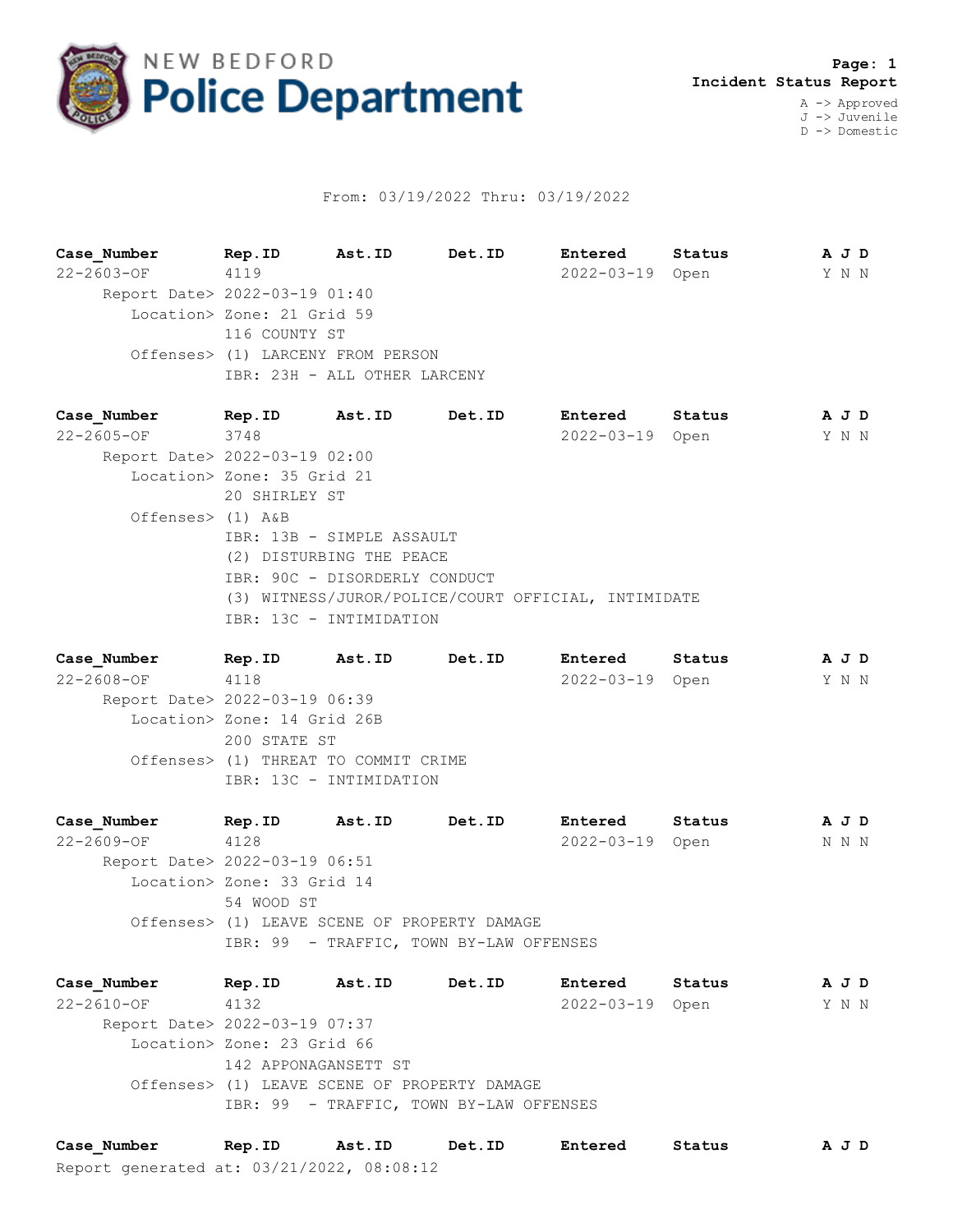

 **Page: 2 Incident Status Report**

> A -> Approved J -> Juvenile D -> Domestic

22-2611-OF 3979 2022-03-19 Open Y N N Report Date> 2022-03-19 10:03 Location> Zone: 14 Grid 36 1028 PLEASANT ST Offenses> (1) VANDALIZE PROPERTY c266 §126A IBR: 290 - DESTRUCTION / DAMAGE / VANDALI

**Case\_Number Rep.ID Ast.ID Det.ID Entered Status A J D** 22-2612-OF 3804 3996 2022-03-19 Open Y N N Report Date> 2022-03-19 11:01 Location> Zone: 21 Grid 58A

 Offenses> (1) A&B IBR: 13B - SIMPLE ASSAULT (2) ROBBERY, UNARMED IBR: 120 - ROBBERY

**Case\_Number Rep.ID Ast.ID Det.ID Entered Status A J D** 22-2616-OF 4135 2022-03-19 Open Y N N Report Date> 2022-03-19 11:23 Location> Zone: 35 Grid 20A 66 HATHAWAY RD Offenses> (1) DESTRUCTION OF PROPERTY -\$1200, MALICIOUS c266 §127 IBR: 290 - DESTRUCTION / DAMAGE / VANDALI

**Case\_Number Rep.ID Ast.ID Det.ID Entered Status A J D** 22-2624-OF 4015 2022-03-20 Open Y N N Report Date> 2022-03-19 13:26 Location> Zone: 31 Grid 25A 23 BEETLE ST Offenses> (1) A&B IBR: 13B - SIMPLE ASSAULT

| Case Number                   | Rep.ID                             | Ast.ID | Det.ID | Entered          | Status |  | A J D |  |  |
|-------------------------------|------------------------------------|--------|--------|------------------|--------|--|-------|--|--|
| $22 - 2627 - OF$              | 3762                               |        |        | $2022 - 03 - 20$ | Open   |  | Y N N |  |  |
| Report Date> 2022-03-19 14:34 |                                    |        |        |                  |        |  |       |  |  |
|                               | Location> Zone: 22 Grid 56         |        |        |                  |        |  |       |  |  |
|                               | 33 BLUEFIELD ST                    |        |        |                  |        |  |       |  |  |
|                               | Offenses> (1) HARASSMENT, CRIMINAL |        |        |                  |        |  |       |  |  |
|                               | IBR: 90Z - ALL OTHER OFFENSES      |        |        |                  |        |  |       |  |  |
|                               |                                    |        |        |                  |        |  |       |  |  |

**Case\_Number Rep.ID Ast.ID Det.ID Entered Status A J D** 22-2629-OF 3881 2022-03-19 Open N N N Report Date> 2022-03-19 15:25 Location> Zone: 11 Grid 40B 908 PURCHASE ST Offenses> (1) LEAVE SCENE OF PROPERTY DAMAGE IBR: 99 - TRAFFIC, TOWN BY-LAW OFFENSES